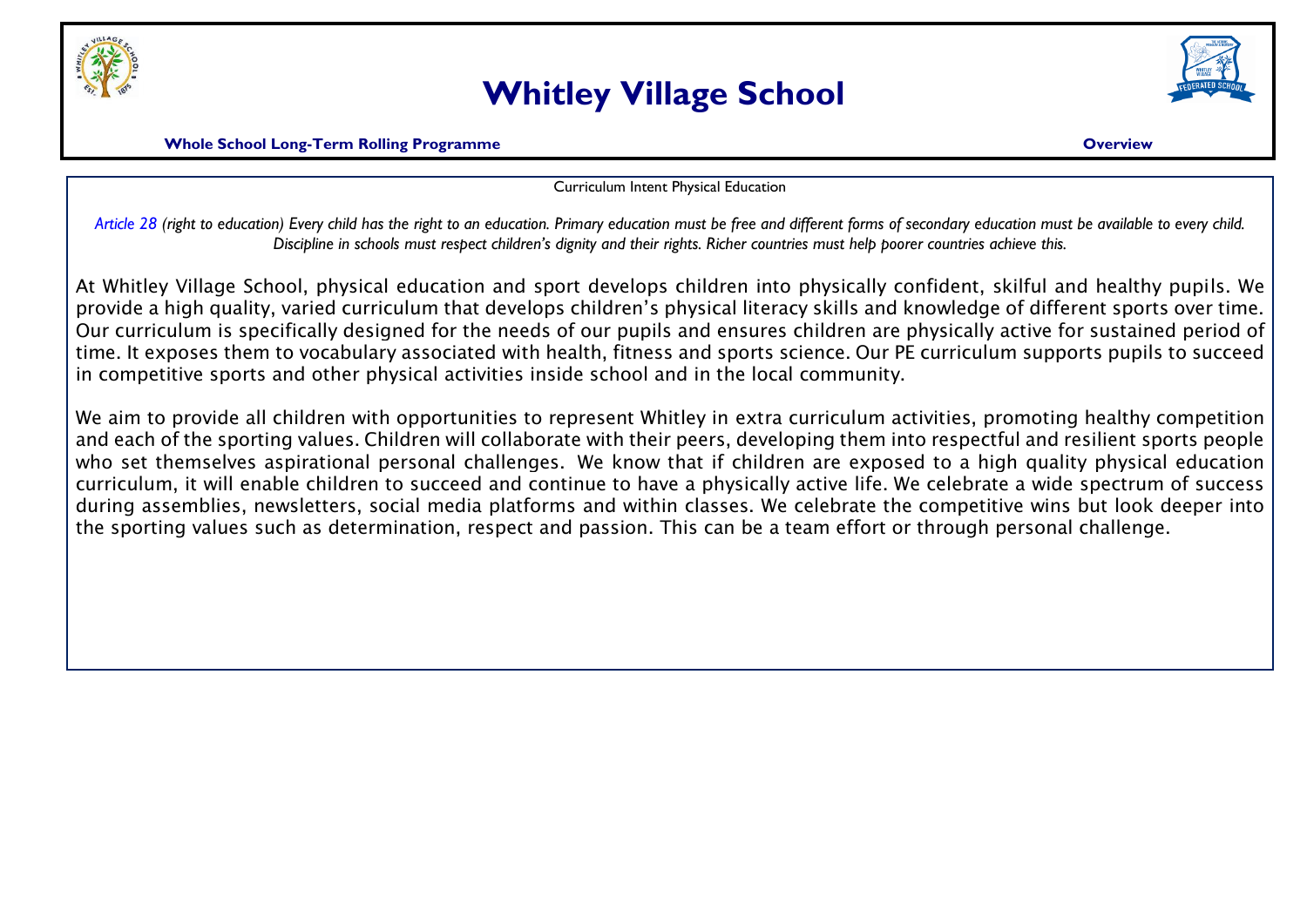## **Skills Progression**

| <b>Gymnastics - Progression</b> |                                                                                                             |  |
|---------------------------------|-------------------------------------------------------------------------------------------------------------|--|
| Year I                          | Can move with control and have awareness of space                                                           |  |
|                                 | Can know how to carry and place equipment                                                                   |  |
|                                 | Can perform movement phrases using a range of body parts and actions                                        |  |
|                                 | I can jump in a variety of ways and land with some control and balance                                      |  |
|                                 | Be able to hold balances                                                                                    |  |
|                                 | Can watch, copy and describe what others have done                                                          |  |
|                                 | Link two or more actions to make a sequence                                                                 |  |
|                                 | Can move safely and with confidence                                                                         |  |
|                                 | Can know how to carry, lift and place equipment                                                             |  |
|                                 | Travel by rolling forwards, backwards and sideways                                                          |  |
| Year 2                          | Hold a position whilst balancing on different points of the body                                            |  |
|                                 | Develop flexibility through rolls and stretches                                                             |  |
|                                 | Use obtained knowledge of gymnastics to create more complex sequences                                       |  |
|                                 | Can watch, copy and describe what others have done                                                          |  |
|                                 | Can improve their work using information they have gained by watching and listening                         |  |
| Year <sub>3</sub>               | Can improve the quality of their actions, body shapes and balance through understanding of their own bodies |  |
|                                 | Can know the importance of strength in different parts of the body                                          |  |
|                                 | Can recognise how their work can be improved                                                                |  |
|                                 | Refine movements into sequences                                                                             |  |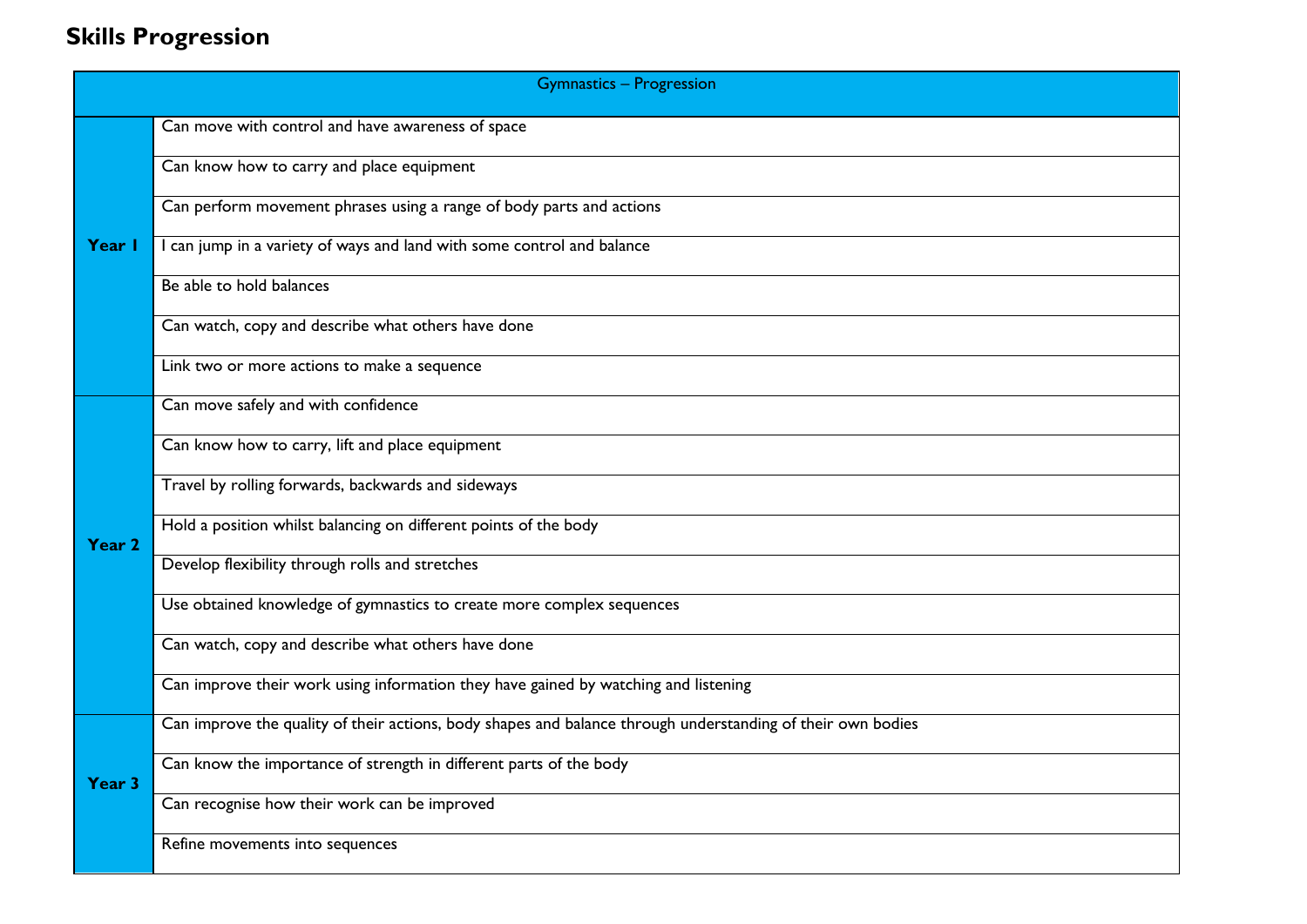|        | Show changes in speed, direction and level during performances                                                           |  |  |
|--------|--------------------------------------------------------------------------------------------------------------------------|--|--|
|        | Can make simple judgments on their own and others work                                                                   |  |  |
|        | I can use equipment in a variety of ways (e.g. vaults and balances)                                                      |  |  |
|        | Travel in a variety ways including flight via transfer of weight                                                         |  |  |
|        | Use equipment in a variety of ways (e.g. vaults and balances)                                                            |  |  |
|        | Plan and perform and repeat sequences                                                                                    |  |  |
|        | Move in a clear, fluent and expressive manner                                                                            |  |  |
| Year 4 | Can create gymnastic sequences that meet a theme or set of objectives (e.g. topic, poem)                                 |  |  |
|        | Can develop a range of actions, body shapes and levels and include in a performance                                      |  |  |
|        | Can describe how their body reacts to different situations (e.g. their muscles)                                          |  |  |
|        | Can suggest ways performances can be improved                                                                            |  |  |
|        | Can evaluate their work and quality of their performance                                                                 |  |  |
|        | Can perform actions in a fluent and consistent performance                                                               |  |  |
|        |                                                                                                                          |  |  |
| Year 5 | Can create sequences and adapt to variables such as feedback, the needs of a partner and the implementation of equipment |  |  |
|        | Can evaluate and improve their own and others work                                                                       |  |  |
|        | Understand centre of gravity and use this to create interesting body shape                                               |  |  |
|        | Create complex and well executed sequences including:                                                                    |  |  |
|        | Travelling<br>>                                                                                                          |  |  |
|        | <b>Balances</b><br>>                                                                                                     |  |  |
|        | Bending<br>>                                                                                                             |  |  |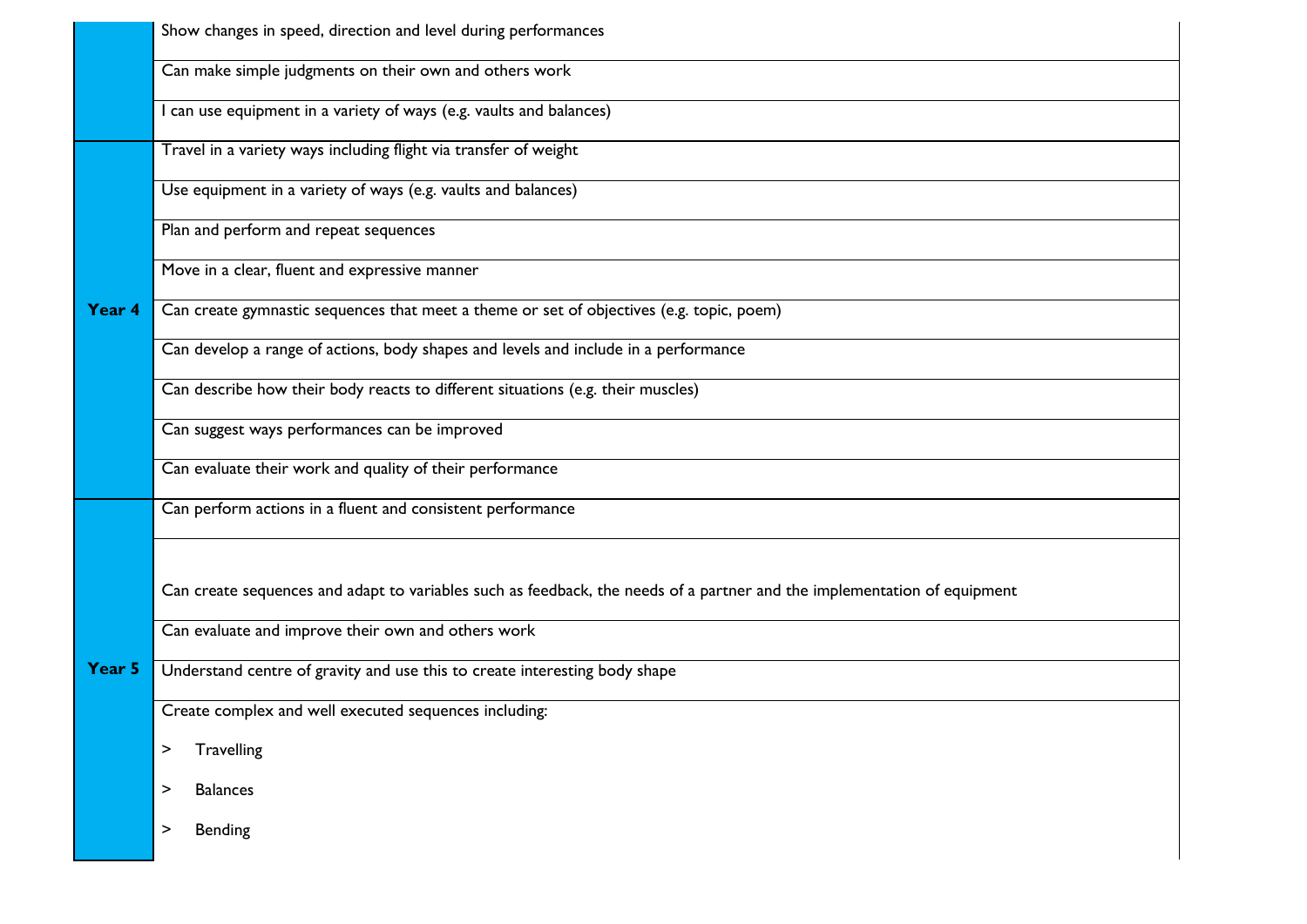|                 | Stretching<br>>                                                                                                                       |  |  |
|-----------------|---------------------------------------------------------------------------------------------------------------------------------------|--|--|
|                 | Twists<br>$\geq$                                                                                                                      |  |  |
| Rolls<br>$\geq$ |                                                                                                                                       |  |  |
|                 | I can use equipment in a variety of ways (e.g. vaults and balances)                                                                   |  |  |
|                 | Can combine and perform gymnastic actions, shapes and balances fluently.                                                              |  |  |
|                 | Can develop their own sequences                                                                                                       |  |  |
|                 |                                                                                                                                       |  |  |
|                 | Can suggest ways of improvements (self-evaluating and peer evaluating). Use ideas to practise and refine gymnastics techniques learnt |  |  |
|                 | Create complex and well executed sequences that include a range of:                                                                   |  |  |
|                 | Springing<br>$\geq$                                                                                                                   |  |  |
| Year 6          | Flight<br>$\geq$                                                                                                                      |  |  |
|                 | Rotations<br>$\, > \,$                                                                                                                |  |  |
|                 | Linking shapes<br>$\, > \,$                                                                                                           |  |  |
|                 | Vaults<br>$\geq$                                                                                                                      |  |  |
|                 | <b>Rolls/flips</b><br>$\, > \,$                                                                                                       |  |  |
|                 | Hold shapes that are strong, fluent and expressive                                                                                    |  |  |
|                 | I Can vary speed, direction, level and body rotation during floor performances                                                        |  |  |
|                 | I can use equipment in a variety of ways (e.g. vaults and balances)                                                                   |  |  |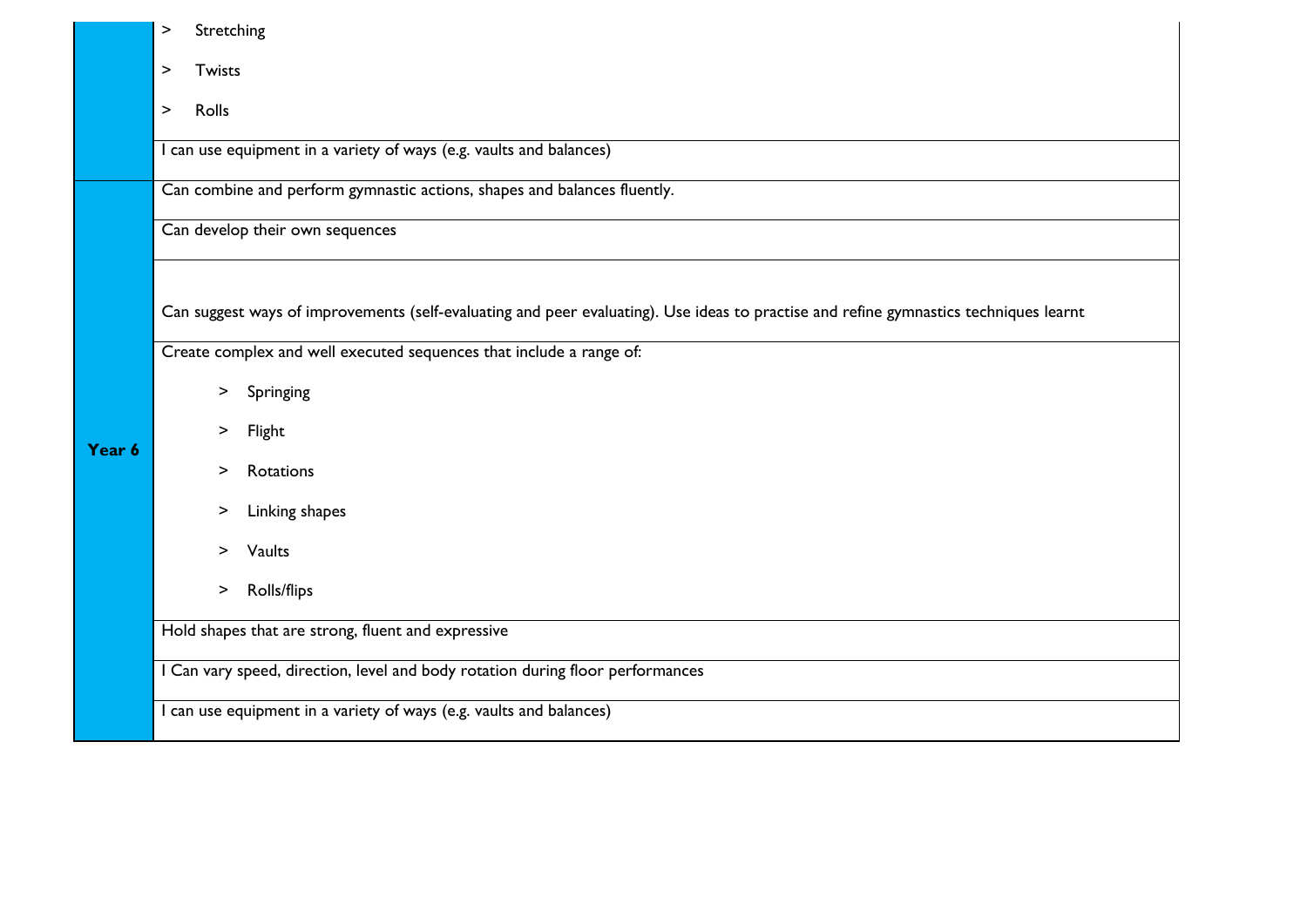|        | <b>Dance - Progression Document</b>                                                                 |
|--------|-----------------------------------------------------------------------------------------------------|
|        | Can explore movements                                                                               |
|        | Can move confidently and safely                                                                     |
| Year I | Can perform phrases                                                                                 |
|        | Can recognise how their body feels after exercise                                                   |
|        | Can discuss dance ideas                                                                             |
|        | Can explore, remember and repeat dance actions                                                      |
|        | Can compose and perform dance and short phrases                                                     |
| Year 2 | Can describe how different dance movements make them feel                                           |
|        | Can watch and describe dance phrases and dances and use what they learn to improve                  |
|        | Choose appropriate movements to communicate mood, feelings and ideas                                |
|        | Can improvise freely on their own or with a partner.                                                |
| Year 3 | Attempt to translate abstract ideas into a dance, including moods, feelings and ideas independently |
|        | Can create and link phrases using a simple dance structure.                                         |
|        | Can perform dances with an awareness of rhythm on their own or in a group.                          |
|        | Can confidently translate abstract ideas into a dance                                               |
| Year 4 | Use composed dances as a stimulus to create smaller routines                                        |
|        | Can explain the importance of warming up                                                            |
|        | Can evaluate their own and others performances and comment on improvements                          |
| Year 5 | Can explore ideas from different dance styles.                                                      |
|        | Can compose imaginative dance sequences and perform them expressively.                              |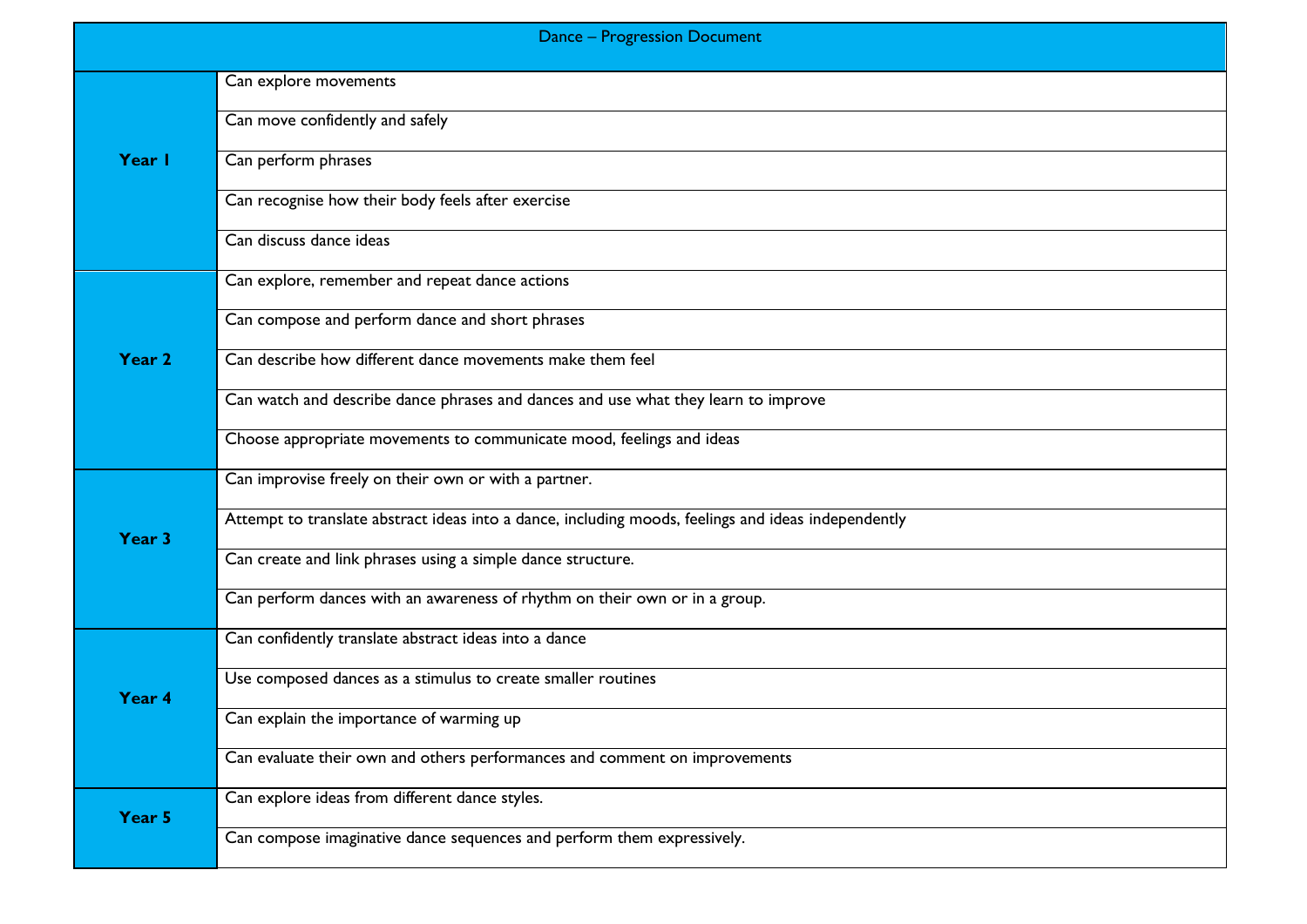|                                                                         | Can organise their own warm up and cool down to suit activities.                |  |  |
|-------------------------------------------------------------------------|---------------------------------------------------------------------------------|--|--|
|                                                                         | Can understand why it's important to warm up.                                   |  |  |
| explore and create characters and narratives through interpretive dance |                                                                                 |  |  |
|                                                                         | Can explore, improvise and combine movements.                                   |  |  |
|                                                                         | Can create multiple structures in various sections of dance.                    |  |  |
| Year 6                                                                  | Can understand why dance if good for fitness.                                   |  |  |
|                                                                         | Can comment on their own work and the work of others. Using feedback to improve |  |  |
|                                                                         | Identify the muscles being warmed up during stretches                           |  |  |

| <b>Games - Progression Document</b> |                                                                                                          |  |
|-------------------------------------|----------------------------------------------------------------------------------------------------------|--|
|                                     | Can throw and catch a ball with a partner                                                                |  |
| Year I - Skills                     | Can move fluently by changing direction and speed easily and avoiding collisions                         |  |
|                                     | Can show control and accuracy with the basic actions for rolling, underarm throwing                      |  |
|                                     | Can strike and kick a ball with control                                                                  |  |
|                                     | Can choose and use skills effectively for particular games                                               |  |
| Year I -                            | understand the concepts of aiming / hitting into a space (e.g. cricket, rounders, badminton and tennis)  |  |
| <b>Application</b>                  | Be able to run and jump with control (e.g. hurdles)                                                      |  |
|                                     | Be able to catch a ball / moving object in particular games (e.g. cricket / rounders)                    |  |
|                                     | Can try to win by changing the way they use skills in response to their opponent's actions.              |  |
| Year 2 - Skills                     | Can pass a ball accurately to a partner over a variety of distances                                      |  |
|                                     | Can perform a range of rolling, throwing, striking, kicking, catching and gathering skills, with control |  |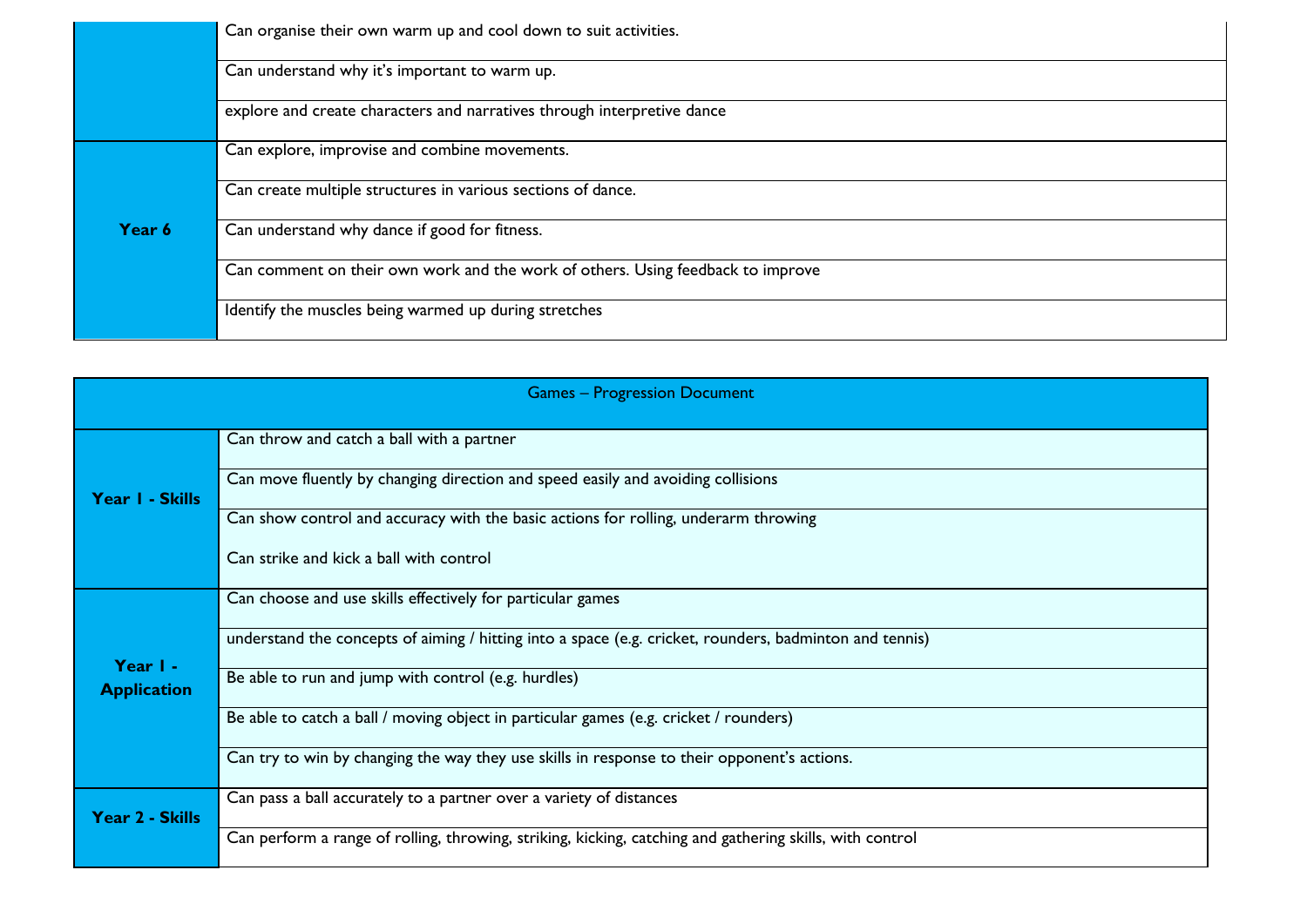|                                | Can show a good awareness of others in running, chasing and avoiding games                                             |  |  |
|--------------------------------|------------------------------------------------------------------------------------------------------------------------|--|--|
|                                | Can make simple decisions about when and where to run                                                                  |  |  |
|                                | I can develop basic tactics for small team games                                                                       |  |  |
| Year 2 -<br><b>Application</b> | Can react to situations in a way that helps their partners and makes it difficult for their opponent                   |  |  |
|                                | I can set myself targets to improve my performance (e.g. in athletics)                                                 |  |  |
|                                | Can throw and catch the ball with control and accuracy                                                                 |  |  |
| Year 3 - Skills                | Start to explore different ways of passing the ball (e.g. chest push, bounce pass etc)                                 |  |  |
|                                | Understand and follow rules of games, including fair play                                                              |  |  |
|                                | Can travel whilst bouncing a ball showing control (e.g. basketball)                                                    |  |  |
|                                | Can use a range of skills to help them keep possession and control of the ball                                         |  |  |
|                                | Maintain possession of a ball                                                                                          |  |  |
| Year 3 -<br><b>Application</b> | Pass ball to team mates when appropriate                                                                               |  |  |
|                                | Can, in pairs, make up a game and play a simple rallying game                                                          |  |  |
|                                | Can choose good places to stand when receiving, and give reasons for their choice                                      |  |  |
|                                | Can use different types of passing the ball with control                                                               |  |  |
|                                | Strike a ball with intent and throw it more accurately when bowling and/or fielding                                    |  |  |
|                                | Can travel whilst bouncing a ball as well as exhibiting evasion techniques                                             |  |  |
| Year 4                         | Attempts to obtain possession of ball by starting to understand defensive techniques                                   |  |  |
|                                | Can keep and use rules they are given                                                                                  |  |  |
|                                |                                                                                                                        |  |  |
|                                | Can try to make things difficult for their opponent by directing the ball into a space, at different speeds and height |  |  |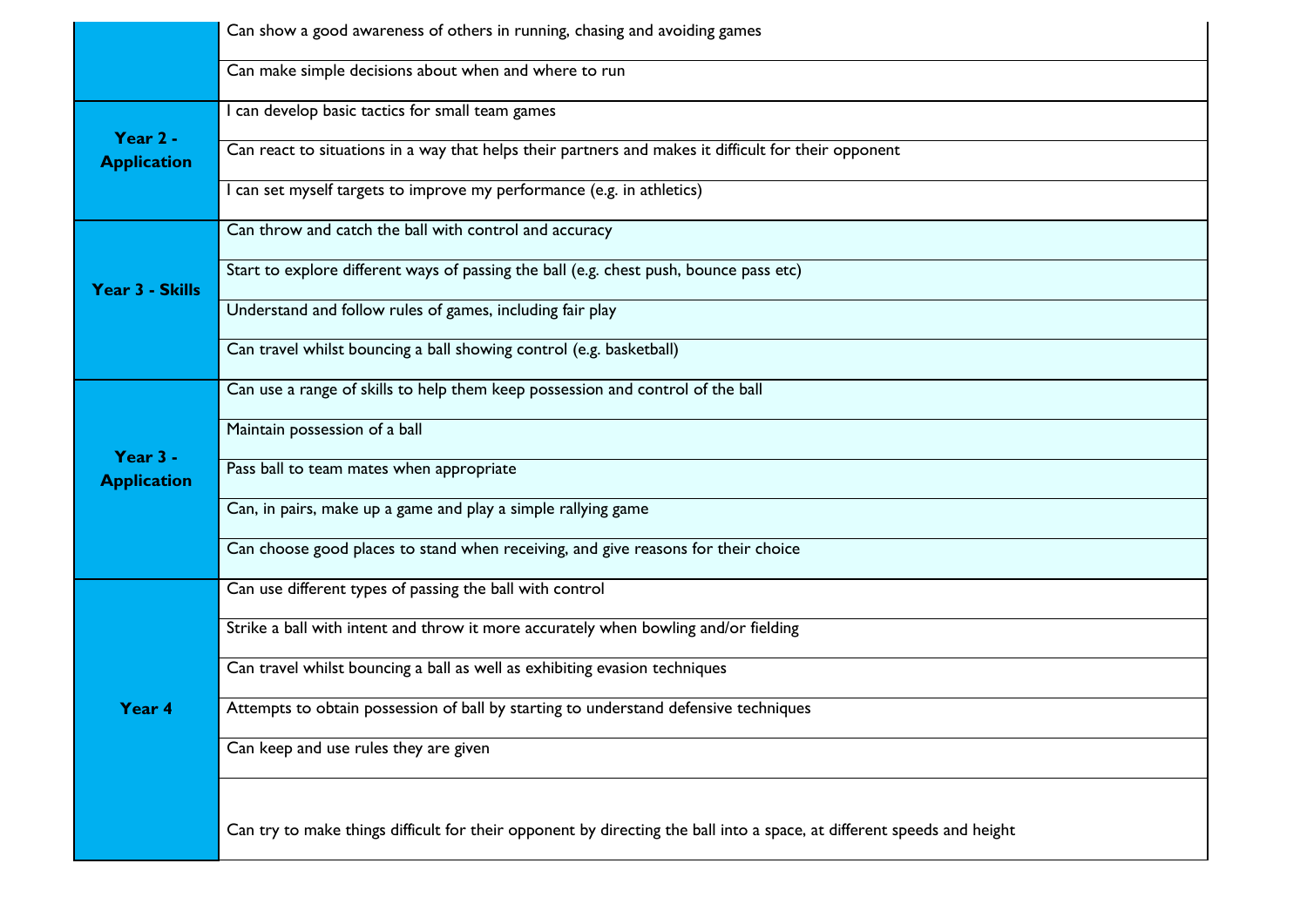|        | Use different ball passing skills in the context of a game                                                                                 |
|--------|--------------------------------------------------------------------------------------------------------------------------------------------|
|        | Can travel with a ball showing changes of speed and directions using either foot or hand                                                   |
|        | Can use a range of techniques when passing, e.g. high, low, bounced, fast, slow                                                            |
| Year 5 | Can work alone or with team mates in order to gain possession by competently marking opponent                                              |
|        | Can strike a ball with accuracy in a range of different games (e.g. hockey)                                                                |
|        | Can hit the ball from both sides of the body                                                                                               |
|        | Can judge how far they can run to score points                                                                                             |
|        | Confidently use a range of passes during games which are appropriate                                                                       |
|        | Can dribble effectively around obstacles and opponents                                                                                     |
|        |                                                                                                                                            |
|        | Can show precision and accuracy when sending and receiving over short and long distances, using a variety of catching/receiving techniques |
|        | Perform skills with accuracy, confidence and control                                                                                       |
|        | Can combine and perform skills with control, adapting them to meet the needs of the situation                                              |
| Year 6 | Play shots on both sides of the body including hitting a ball with forehand and backhand                                                   |
|        | Explore and develop different ways of bowling                                                                                              |
|        | Can play games showing tactical awareness and knowledge of rules and scoring                                                               |
|        |                                                                                                                                            |
|        | Can respond consistently in the games they play, choosing and using skills which meet the needs of the situation                           |
|        | Can choose when to pass or dribble, so that they keep possession and make progress towards the goal                                        |
|        | Field, defend and attack tactically by anticipating the direction of play                                                                  |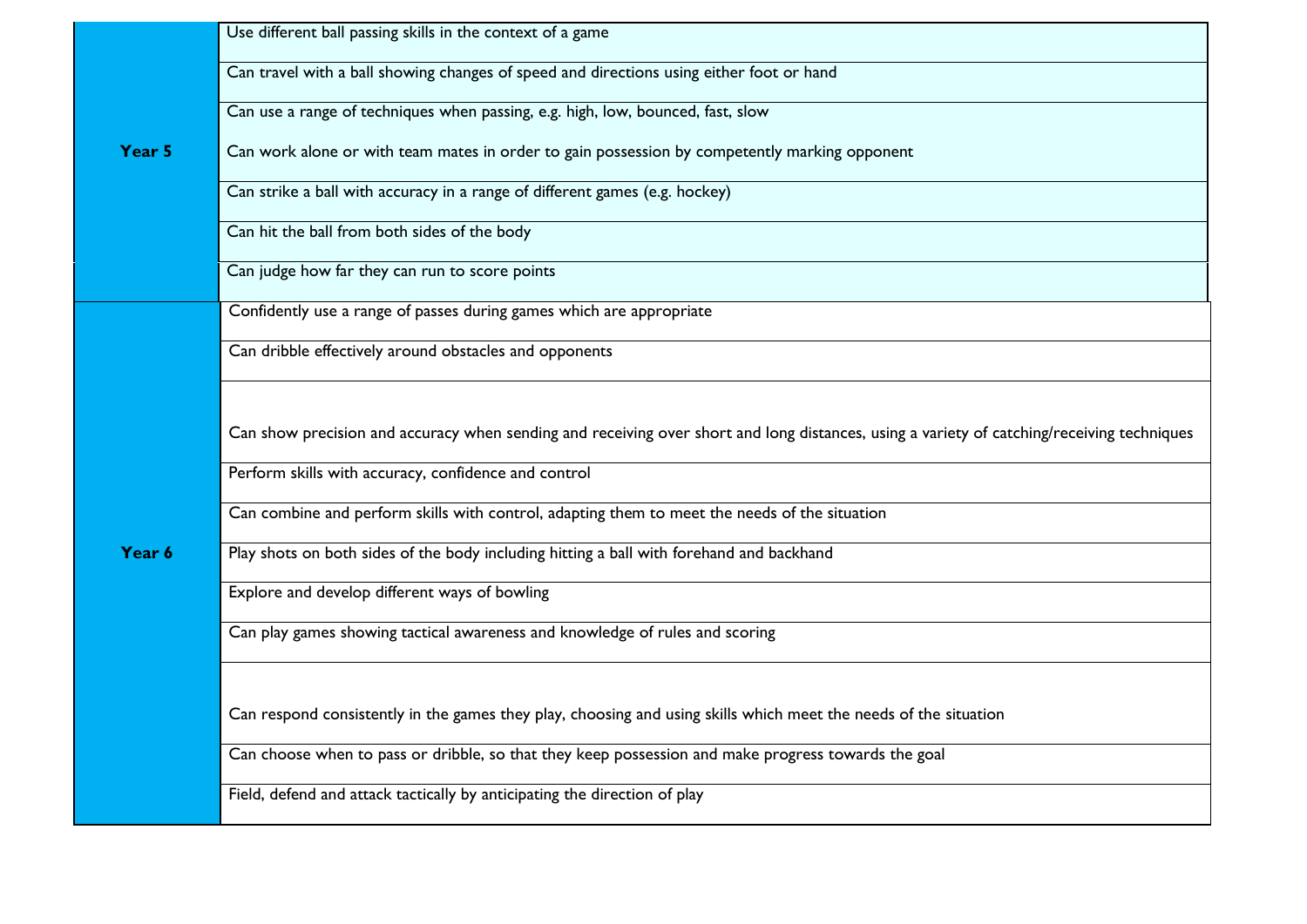| <b>Year I</b>                                                       |                                                                                                                                                                                                          |                                                                                                                                                                                                                                              |                                                                                                                                                                                                                                                                       |
|---------------------------------------------------------------------|----------------------------------------------------------------------------------------------------------------------------------------------------------------------------------------------------------|----------------------------------------------------------------------------------------------------------------------------------------------------------------------------------------------------------------------------------------------|-----------------------------------------------------------------------------------------------------------------------------------------------------------------------------------------------------------------------------------------------------------------------|
|                                                                     | <b>Autumn Term</b>                                                                                                                                                                                       | <b>Spring Term</b>                                                                                                                                                                                                                           | <b>Summer Term</b>                                                                                                                                                                                                                                                    |
| Year                                                                | <b>Gymnastics</b><br>- Use of space - Footwork - Travelling (feet, hands and<br>feet, different parts of the body) - Key shapes - Taking<br>weight on different body parts.<br><b>Ready Steady Cycle</b> | <b>Dance</b><br>Explore movement,<br>slow/fast.<br>Use of levels (low, middle and high)<br>Hit, Catch, Run<br>Able to hit objects with hand or bat.<br>Track and retrieve a rolling ball.<br>Throw and catch a variety of balls and objects. | Attack, defend, shoot<br>To practice basic movements including running, jumping,<br>throwing and catching<br>To begin to engage in competitive activities<br>To experience opportunities to improve agility, balance<br>and coordination<br><b>Ready Steady Cycle</b> |
| Year 2/3/4 - Class 2                                                |                                                                                                                                                                                                          |                                                                                                                                                                                                                                              |                                                                                                                                                                                                                                                                       |
|                                                                     | <b>Autumn Term</b>                                                                                                                                                                                       | <b>Spring Term</b>                                                                                                                                                                                                                           | <b>Summer Term</b>                                                                                                                                                                                                                                                    |
| <b>Year 2/3/4</b><br><b>Rolling</b><br><b>Programme</b><br>A        | <b>Dance</b><br><b>Games</b>                                                                                                                                                                             | <b>Gymnastics</b><br><b>Swimming</b>                                                                                                                                                                                                         | <b>Invasion games</b><br><b>Athletics</b>                                                                                                                                                                                                                             |
|                                                                     |                                                                                                                                                                                                          |                                                                                                                                                                                                                                              |                                                                                                                                                                                                                                                                       |
| <b>Year 2/3/4</b><br><b>Rolling</b><br><b>Programme</b><br>В        | <b>Dance</b><br><b>Games</b>                                                                                                                                                                             | <b>Gymnastics</b><br><b>Swimming</b>                                                                                                                                                                                                         | <b>Invasion games</b><br><b>Athletics</b>                                                                                                                                                                                                                             |
|                                                                     |                                                                                                                                                                                                          |                                                                                                                                                                                                                                              |                                                                                                                                                                                                                                                                       |
| <b>Year 2/3/4</b><br><b>Rolling</b><br><b>Programme</b><br><b>C</b> | <b>Dance</b><br><b>Games</b>                                                                                                                                                                             | <b>Gymnastics</b><br><b>Swimming</b>                                                                                                                                                                                                         | <b>Invasion games</b><br><b>Athletics</b>                                                                                                                                                                                                                             |